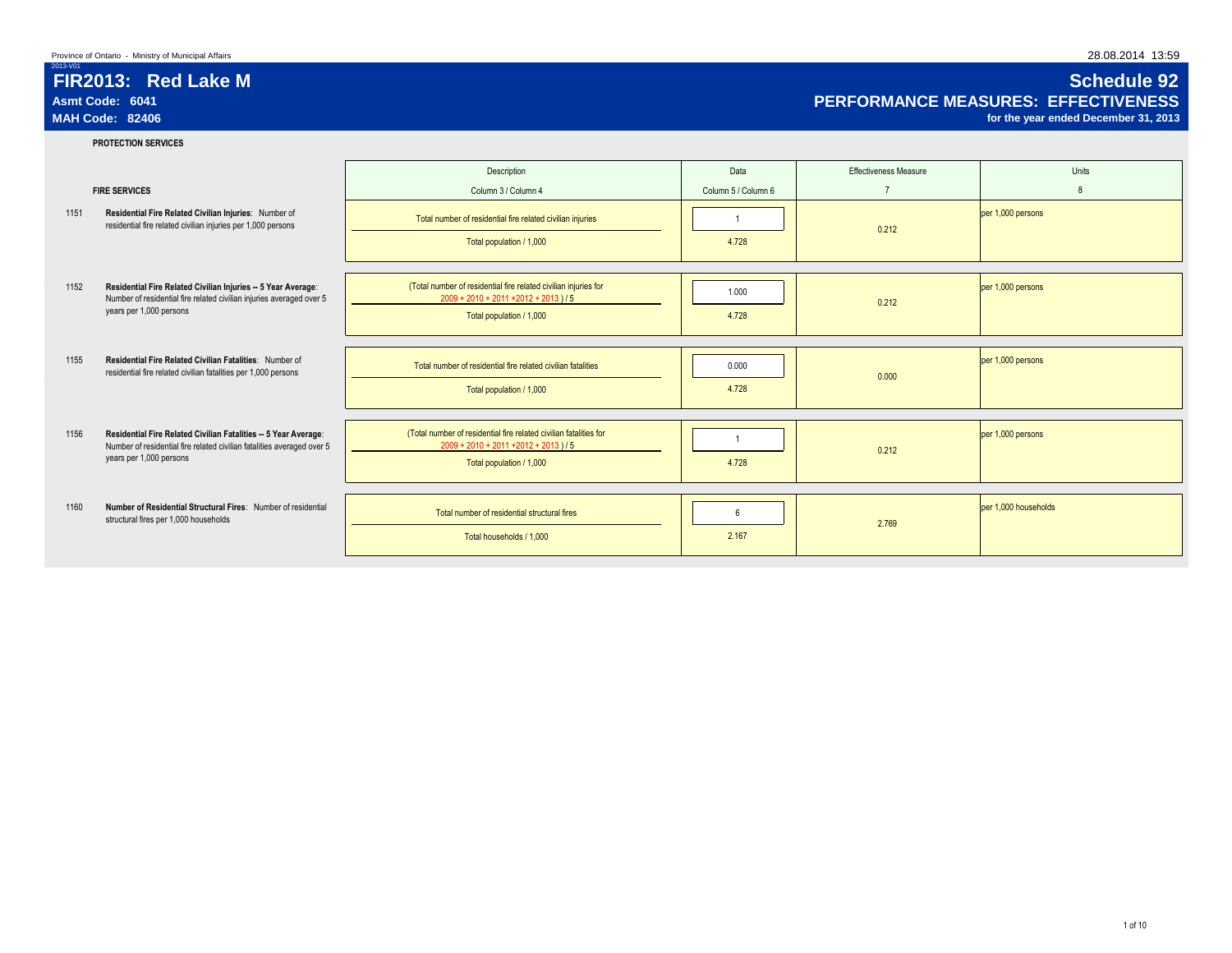| 2013-V01 | FIR2013: Red Lake M<br>Asmt Code: 6041<br><b>MAH Code: 82406</b>                                 |                                                                                                                           |                     |                       | <b>Schedule 92</b><br><b>PERFORMANCE MEASURES: EFFECTIVENESS</b><br>for the year ended December 31, 2013 |
|----------|--------------------------------------------------------------------------------------------------|---------------------------------------------------------------------------------------------------------------------------|---------------------|-----------------------|----------------------------------------------------------------------------------------------------------|
|          |                                                                                                  | Description                                                                                                               | Data                | Effectiveness Measure | Units                                                                                                    |
|          | <b>POLICE</b>                                                                                    | Column 3 / Column 4                                                                                                       | Column 5 / Column 6 |                       | 8                                                                                                        |
| 1258     | Crime Rate: Violent crime rate per 1,000 persons                                                 | Total number of actual incidents of violent crime                                                                         | 103                 | 21,785                | violent crimes per 1,000 persons                                                                         |
|          |                                                                                                  | Total population / 1,000                                                                                                  | 4.728               |                       |                                                                                                          |
| 1259     | Crime Rate: Property crime rate per 1,000 persons                                                | Total number of actual incidents of property crime                                                                        | 95                  |                       | property crimes per 1,000 persons                                                                        |
|          |                                                                                                  | Total population / 1,000                                                                                                  | 4.728               | 20.093                |                                                                                                          |
| 1262     | Crime Rate: Crime Rate for Other Criminal Code offences.<br>excluding traffic, per 1,000 persons | Total number of actual incidents of other Criminal Code offences, excluding traffic                                       | 112                 |                       | other Criminal Code crimes, excluding traffic, per 1,000<br>persons                                      |
|          |                                                                                                  | Total population / 1,000                                                                                                  | 4.728               | 23.689                |                                                                                                          |
| 1263     | Crime Rate: Total crime rate per 1,000 persons (Criminal Code<br>offences, excluding traffic)    | Total number of actual incidents of violent crime, property crime, and other Criminal Code<br>offences, excluding traffic | 310                 | 65,567                | total crimes per 1,000 persons (Criminal Code offences,<br>excluding traffic)                            |
|          |                                                                                                  | Total population / 1,000                                                                                                  | 4.728               |                       |                                                                                                          |
| 1265     | Youth Crime: Youth crime rate per 1,000 youths                                                   | Total number of youths cleared by charge or cleared otherwise                                                             |                     |                       | youth crimes per 1,000 youths                                                                            |

**The View Article 1,000** 1.280 1.280

5.469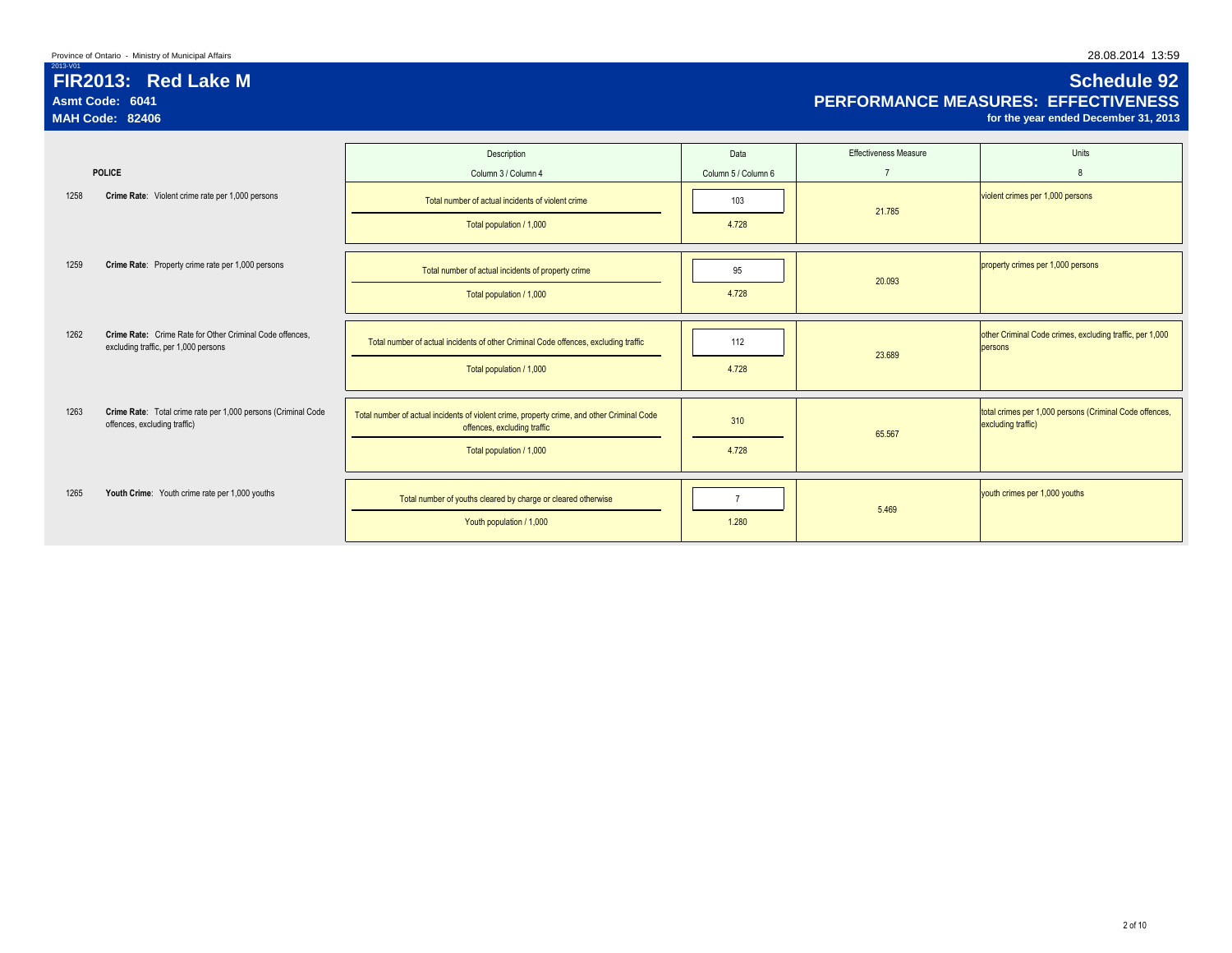2013-V01

## **FIR2013: Red Lake M Schedule 92 Asmt Code: 6041 PERFORMANCE MEASURES: EFFECTIVENESS**

for the year ended December 31, 2013

|      | <b>BUILDING PERMITS AND INSPECTIONS</b><br>Review of Complete Building Permit Applications: Median number of working days to review a complete building permit application and issue a permit or not | <b>Effectiveness Measure</b><br>(Median Number<br>of Working Days) | Units        |
|------|------------------------------------------------------------------------------------------------------------------------------------------------------------------------------------------------------|--------------------------------------------------------------------|--------------|
|      | issue a permit, and provide all reasons for refusal (by Category):                                                                                                                                   |                                                                    |              |
| 1351 | Reference: provincial standard is 10 working days                                                                                                                                                    |                                                                    | working days |
| 1352 | Reference: provincial standard is 15 working days                                                                                                                                                    | 10                                                                 | working days |
| 1353 | Reference: provincial standard is 20 working days                                                                                                                                                    | 20                                                                 | working days |
| 1354 | Category 4: Complex Buildings (post disaster buildings, including hospitals, power/water, fire/police/EMS,<br>communications).                                                                       | 30                                                                 | working days |
|      |                                                                                                                                                                                                      |                                                                    |              |

 **Note:** If no complete applications were submitted and accepted for a Category on lines 1351 to 1354, please leave the cell blank and do not enter zero.

|      | <b>Number and Percentage of Building Permit Applications:</b>                                                                                                                                                                                                                                                              |                                                  | a) MEASURE<br><b>Complete Applications by Category</b>                                                    | <b>Incomplete Applications by Category</b>         | <b>b) MEASURE</b>                                                                                           | c) MEASURE<br><b>Subtotal</b>                                                                                               |
|------|----------------------------------------------------------------------------------------------------------------------------------------------------------------------------------------------------------------------------------------------------------------------------------------------------------------------------|--------------------------------------------------|-----------------------------------------------------------------------------------------------------------|----------------------------------------------------|-------------------------------------------------------------------------------------------------------------|-----------------------------------------------------------------------------------------------------------------------------|
|      | a) The number and percentage of building permit applications which are submitted and accepted by the municipality as complete applications, by category, and<br>b) The number and percentage of building permit applications which submitted and accepted by the municipality as incomplete applications, by category, and | <b>Number of Complete</b><br><b>Applications</b> | Percentage                                                                                                | <b>Number of Incomplete</b><br><b>Applications</b> | Percentage                                                                                                  | <b>The number of Complete</b><br>and Incomplete<br><b>Applications</b><br>(by category)<br>$(Col. 5 + Col. 7)$              |
|      | c) The subtotal for the number of complete and incomplete building permit applications, by category.                                                                                                                                                                                                                       | Column <sub>5</sub>                              | Column <sub>6</sub>                                                                                       | Column <sub>7</sub>                                | Column 9                                                                                                    | Column 10                                                                                                                   |
| 1356 | Category 1: Houses (houses not exceeding 3 storeys/ 600 square metres).                                                                                                                                                                                                                                                    | 24                                               | 100.0%                                                                                                    | $\Omega$                                           | 0.0%                                                                                                        | 24                                                                                                                          |
| 1357 |                                                                                                                                                                                                                                                                                                                            | 12                                               | 100.0%                                                                                                    | $\Omega$                                           | 0.0%                                                                                                        | 12                                                                                                                          |
| 1358 |                                                                                                                                                                                                                                                                                                                            | $\Omega$                                         | 0.0%                                                                                                      | $\mathsf{O}$                                       | 0.0%                                                                                                        | $\Omega$                                                                                                                    |
| 1359 | Category 4 : Complex Buildings (post disaster buildings, including hospitals, power/water, fire/police/EMS,                                                                                                                                                                                                                |                                                  | 0.0%                                                                                                      | $\Omega$                                           | 0.0%                                                                                                        | $\mathbf{0}$                                                                                                                |
|      | Note: Zero should be entered on lines 1356 to 1359 in column 5 if no complete applications were submitted and accepted for a Category. Zero should be entered in<br>column 7 if no incomplete applications were submitted and accepted for a Category.                                                                     |                                                  | <b>Complete Applications</b><br><b>All Categories</b>                                                     |                                                    | <b>Incomplete Applications</b><br><b>All Categories</b>                                                     | <b>MEASURE</b>                                                                                                              |
|      |                                                                                                                                                                                                                                                                                                                            | <b>Number of Complete</b><br><b>Applications</b> | <b>Complete Applications</b><br>as a Percentage of Total<br><b>Building Permit</b><br><b>Applications</b> | <b>Number of Incomplete</b><br><b>Applications</b> | <b>Incomplete Applications</b><br>as a Percentage of Total<br><b>Building Permit</b><br><b>Applications</b> | The total number of<br>building permit<br>applications submitted<br>and accepted by the<br>municipality<br>(all categories) |
|      |                                                                                                                                                                                                                                                                                                                            | (lines 1356 to 1359)                             | $(col. 5 / col. 10) =$                                                                                    | (lines 1356 to 1359)                               | $(col. 7 / col. 10) =$                                                                                      |                                                                                                                             |
|      | <b>Total Building Permit Applications:</b>                                                                                                                                                                                                                                                                                 | Column <sub>5</sub>                              | Column <sub>6</sub>                                                                                       | Column <sub>7</sub>                                | Column 9                                                                                                    | Column 10                                                                                                                   |
| 1360 |                                                                                                                                                                                                                                                                                                                            | 36                                               | 100.0%                                                                                                    | $\Omega$                                           | 0.0%                                                                                                        | 36                                                                                                                          |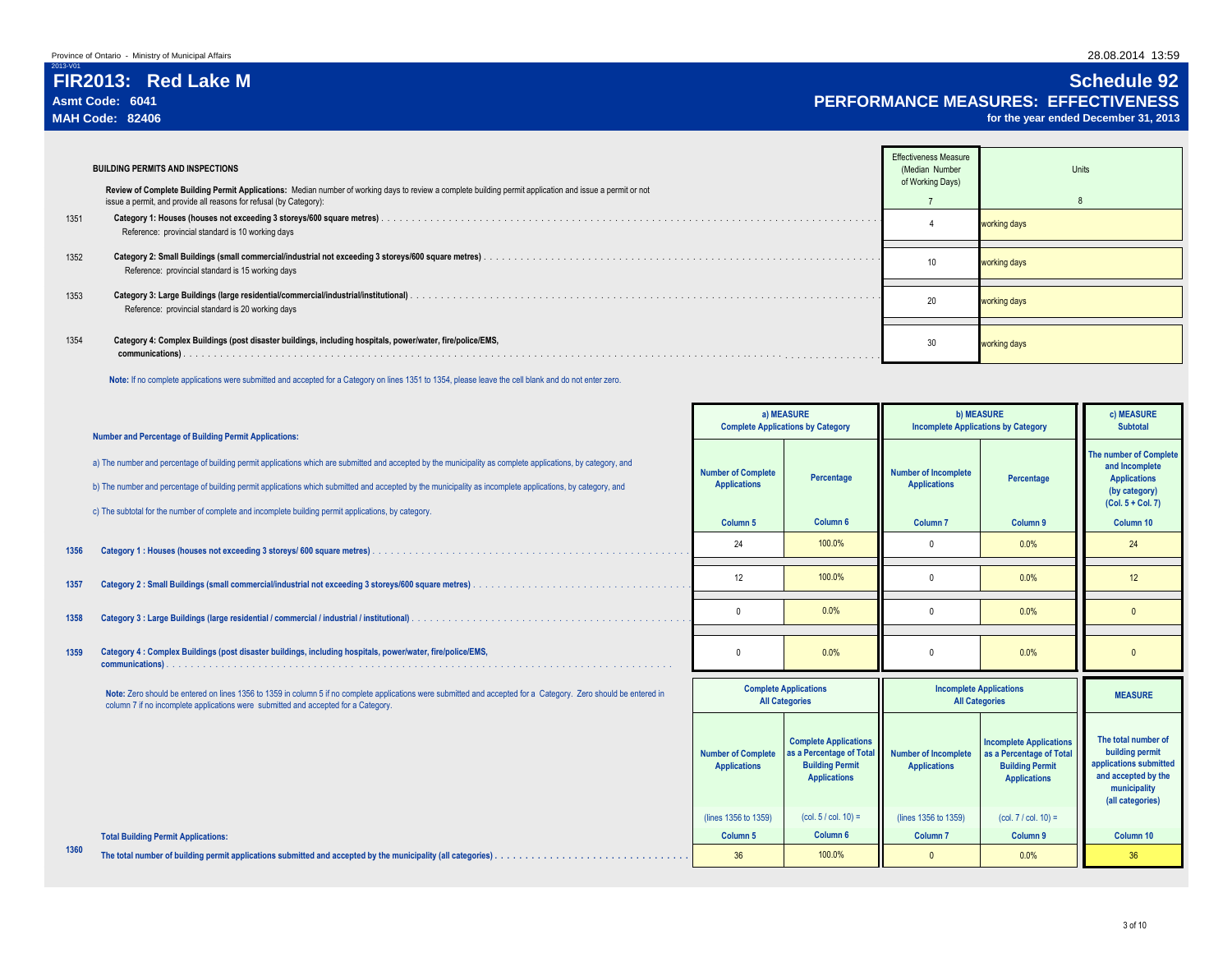# **FIR2013: Red Lake M Schedule 92** Asmt Code: 6041 **PERFORMANCE MEASURES: EFFECTIVENESS**<br>MAH Code: 82406 *performance of the year ended December* **31, 2013**

for the year ended December 31, 2013

2013-V01

## **TRANSPORTATION SERVICES**

|      |                                                                                                                                                                                        | Description                                                                                                                           | Data                                                                                                                                                 | <b>Effectiveness Measure</b>                   | Units                                                                                                               |
|------|----------------------------------------------------------------------------------------------------------------------------------------------------------------------------------------|---------------------------------------------------------------------------------------------------------------------------------------|------------------------------------------------------------------------------------------------------------------------------------------------------|------------------------------------------------|---------------------------------------------------------------------------------------------------------------------|
|      | <b>ROADWAYS</b>                                                                                                                                                                        | Column 3 / Column 4                                                                                                                   | Column 5 / Column 6                                                                                                                                  | $\overline{7}$                                 | 8                                                                                                                   |
| 2152 | Adequacy of Roads: Percentage of paved lane kilometres<br>where the condition is rated as good to very good                                                                            | Number of paved lane kilometres where the condition is rated as good to very good<br>Total number of paved lane kilometres            | 10<br>94                                                                                                                                             | 10.6%                                          | of paved lane kilometres were rated as good to very good                                                            |
|      |                                                                                                                                                                                        |                                                                                                                                       | <b>DATA</b><br>Number of<br>structures where the<br>condition of primary<br>components is rated<br>as good to very<br>good, requiring only<br>repair | <b>DATA</b><br><b>Total Number</b>             |                                                                                                                     |
|      | Data for Adequacy of Bridges and Culverts                                                                                                                                              |                                                                                                                                       | Column 5                                                                                                                                             | Column 6                                       |                                                                                                                     |
| 2161 |                                                                                                                                                                                        |                                                                                                                                       | $\overline{2}$                                                                                                                                       | $\overline{2}$                                 |                                                                                                                     |
| 2162 |                                                                                                                                                                                        |                                                                                                                                       | 115                                                                                                                                                  | 115                                            |                                                                                                                     |
| 2164 |                                                                                                                                                                                        | <b>Subtotal</b>                                                                                                                       | 117                                                                                                                                                  | 117                                            |                                                                                                                     |
|      |                                                                                                                                                                                        | Description<br>Column 3 / Column 4                                                                                                    | Data<br>Column 5 / Column 6                                                                                                                          | <b>Effectiveness Measure</b><br>$\overline{7}$ | Units<br>$\mathsf{R}$                                                                                               |
| 2165 | Adequacy of Bridges and Culverts: Percentage of bridges and<br>culverts where the condition is rated as good to very good                                                              | Number of bridges and culverts where the condition of primary components is rated as<br>good to very good, requiring only maintenance | 117                                                                                                                                                  | 100.0%                                         | of bridges and culverts were rated in good to very good<br>condition                                                |
|      |                                                                                                                                                                                        | Total number of bridges and culverts                                                                                                  | 117                                                                                                                                                  |                                                |                                                                                                                     |
| 2251 | Effective Snow and Ice Control for Winter Roads: Percentage<br>of winter events where the response met or exceeded locally<br>determined municipal service levels for road maintenance | Number of winter events where the response met or exceeded locally determined<br>municipal service levels for road maintenance        | 37                                                                                                                                                   | 100.0%                                         | of winter events where response met or exceeded locally<br>determined municipal service levels for road maintenance |
|      |                                                                                                                                                                                        | Total number of winter events                                                                                                         | 37                                                                                                                                                   |                                                |                                                                                                                     |
|      | <b>TRANSIT</b>                                                                                                                                                                         |                                                                                                                                       |                                                                                                                                                      |                                                |                                                                                                                     |
| 2351 | Conventional Transit Ridership: Number of conventional<br>transit passenger trips per person in the service area in a year                                                             | Total number of regular service passenger trips on conventional transit in the service area                                           | $\mathbf{0}$                                                                                                                                         | 0.00                                           | conventional transit trips per person in the service area in<br>a year                                              |
|      |                                                                                                                                                                                        | Population of service area                                                                                                            | 4,728                                                                                                                                                |                                                |                                                                                                                     |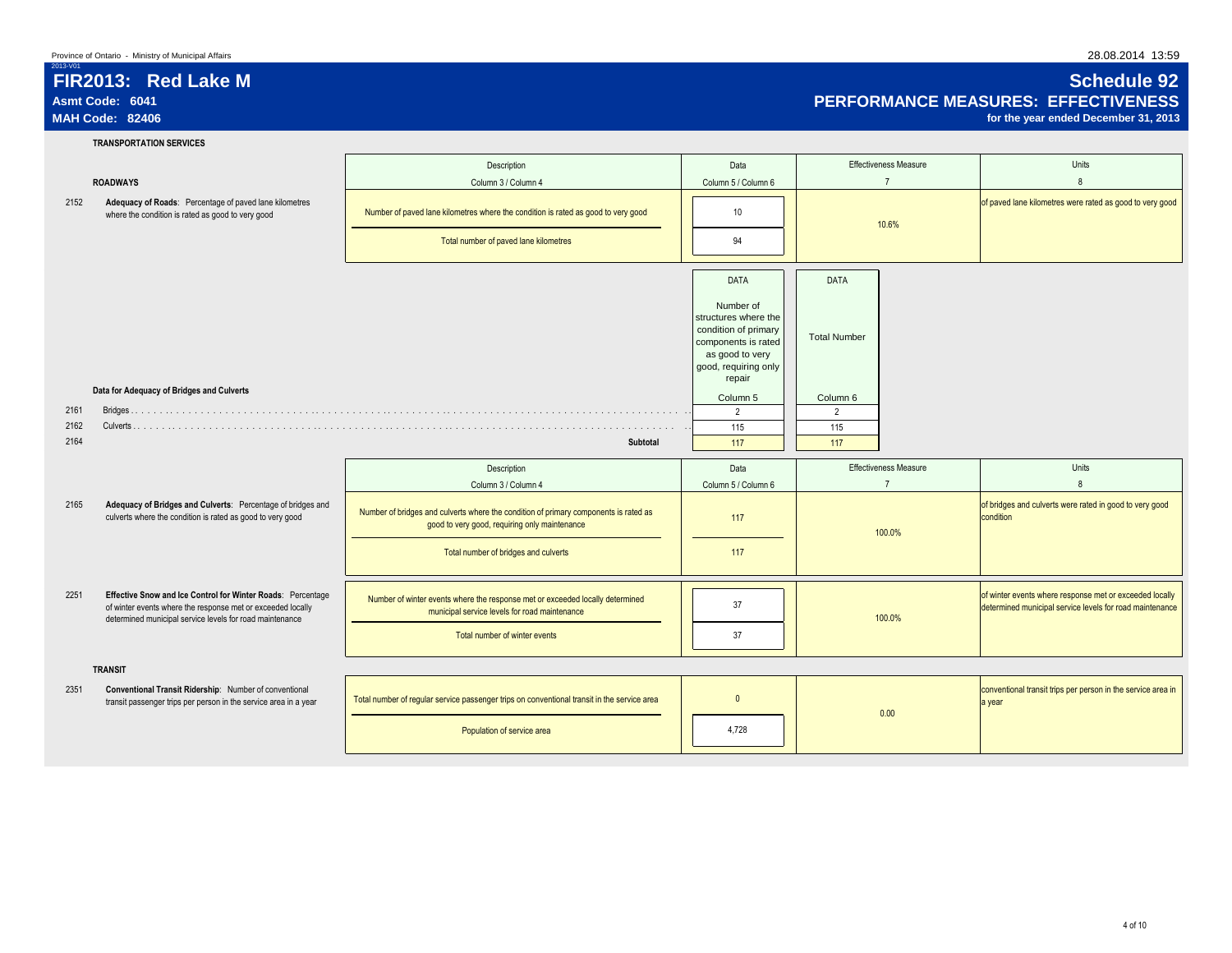## **FIR2013: Red Lake M Schedule 92** Asmt Code: 6041<br>MAH Code: 62406 **PERFORMANCE MEASURES: EFFECTIVENESS**<br>MAH Code: 82406 *per ended December 31, 2013*

for the year ended December 31, 2013

2013-V01

## **ENVIRONMENTAL SERVICES**

|                                                                                                                                                                                        | Description                                                                                 | Data                | <b>Effectiveness Measure</b> | Units                                                                                     |
|----------------------------------------------------------------------------------------------------------------------------------------------------------------------------------------|---------------------------------------------------------------------------------------------|---------------------|------------------------------|-------------------------------------------------------------------------------------------|
| <b>WASTEWATER SYSTEM</b>                                                                                                                                                               | Column 3 / Column 4                                                                         | Column 5 / Column 6 |                              |                                                                                           |
| Wastewater Main Backups: Number of wastewater main<br>3154<br>backups per 100 kilometres of wastewater main in a year                                                                  | Total number of backed up wastewater mains                                                  |                     | 10.8108                      | wastewater main backups per 100 kilometres of<br>wastewater main in a year                |
|                                                                                                                                                                                        | Total kilometres of wastewater mains / 100                                                  | 0.37                |                              |                                                                                           |
|                                                                                                                                                                                        |                                                                                             |                     |                              |                                                                                           |
| Wastewater Bypasses Treatment: Percentage of wastewater<br>3155<br>estimated to have by-passed treatment                                                                               | Estimated megalitres of untreated wastewater                                                | 1.892               | 0.283%                       | of wastewater is estimated to have bypassed treatment                                     |
|                                                                                                                                                                                        | Total megalitres of treated wastewater PLUS Estimated megalitres of untreated<br>wastewater | 667.708             |                              |                                                                                           |
| <b>WATER</b>                                                                                                                                                                           | 1 megalitre = $1,000,000$ litres                                                            |                     |                              |                                                                                           |
| Boil Water Advisories: Weighted number of days when a boil<br>3355<br>water advisory issued by the Medical Officer of Health, applicable<br>to a municipal water supply, was in effect | Summation of: Number of boil water days times the number of connections affected            | 372                 | 0.2312                       | weighted days a year when boil water advisories were in<br>effect in the service area     |
|                                                                                                                                                                                        | Total connections in the service area                                                       | 1.609               |                              |                                                                                           |
|                                                                                                                                                                                        |                                                                                             |                     |                              |                                                                                           |
| 3356<br>Water Main Breaks: Number of water main breaks per 100<br>kilometres of water distribution pipe in a year                                                                      | Number of water main breaks in a year                                                       |                     | 20,5882                      | water main breaks per 100 kilometres of water<br>distribution/transmission pipe in a year |
|                                                                                                                                                                                        | Total kilometres of water distribution/transmission pipe / 100                              | 0.34                |                              |                                                                                           |
| <b>SOLID WASTE MANAGEMENT</b>                                                                                                                                                          |                                                                                             |                     |                              |                                                                                           |

## complaints received in a year concerning the collection of garbage and recycled materials per 1,000 households

| 3452 | Complaints - Garbage and Recycling Collection: Number of<br>complaints received in a year concerning the collection of garbage<br>and recycled materials per 1,000 households | Number of complaints received in a year concerning the collection of garbage and<br>recycled materials<br>Total households / 1.000 | 2.167 | 34,610 | complaints were received in a year concerning the<br>collection of garbage and recycled materials per 1,000<br>households |
|------|-------------------------------------------------------------------------------------------------------------------------------------------------------------------------------|------------------------------------------------------------------------------------------------------------------------------------|-------|--------|---------------------------------------------------------------------------------------------------------------------------|
|      |                                                                                                                                                                               |                                                                                                                                    |       |        |                                                                                                                           |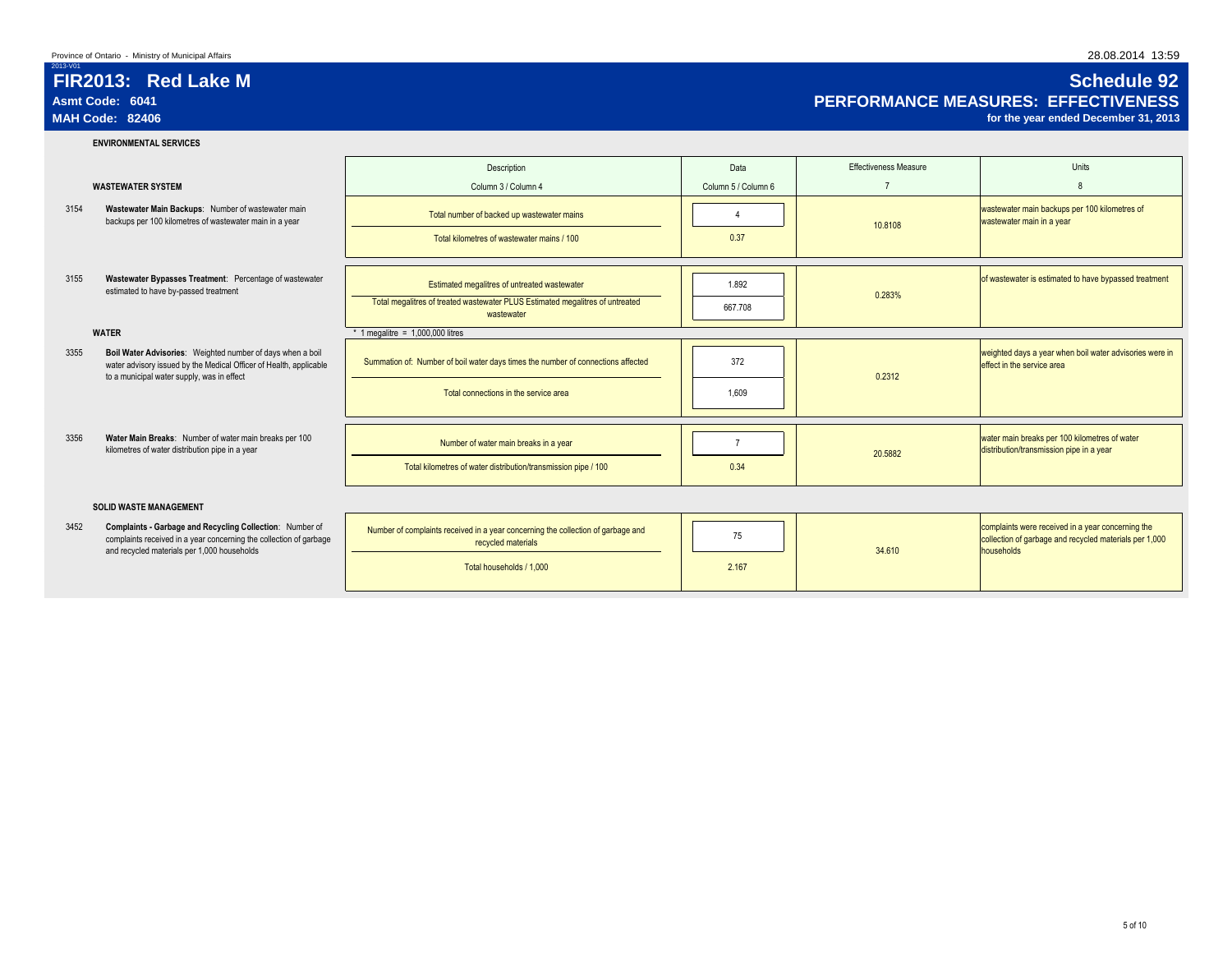| 2013-V01 | FIR2013: Red Lake M<br>Asmt Code: 6041<br><b>MAH Code: 82406</b>                                                                                           |                                                                                                                                                                                                                        |                                        | <b>Schedule 92</b><br><b>PERFORMANCE MEASURES: EFFECTIVENESS</b><br>for the year ended December 31, 2013 |
|----------|------------------------------------------------------------------------------------------------------------------------------------------------------------|------------------------------------------------------------------------------------------------------------------------------------------------------------------------------------------------------------------------|----------------------------------------|----------------------------------------------------------------------------------------------------------|
|          | Solid Waste Management Facility Compliance                                                                                                                 |                                                                                                                                                                                                                        | <b>Effectiveness Measure</b>           |                                                                                                          |
| 3552     | Total number of Solid Waste Management facilities owned by Municipality with a Ministry of Environment (MOE) Certificate of Approval.                      |                                                                                                                                                                                                                        |                                        |                                                                                                          |
|          |                                                                                                                                                            | Number of days per year when a Ministry of Environment compliance order for remediation concerning an air or groundwater standard was in effect for a municipally owned Solid Waste Management facility (by facility): |                                        |                                                                                                          |
|          | Complete for each municipally owned Solid Waste Management<br>facility with an MOE Certificate of Approval which has a compliance<br>order for remediation | Name of Solid Waste Facility (List Facility with highest number of days first)                                                                                                                                         | <b>Effectiveness Measure</b><br>(Days) | Units                                                                                                    |
|          |                                                                                                                                                            |                                                                                                                                                                                                                        |                                        |                                                                                                          |
| 3553     | Site                                                                                                                                                       | <b>IRED LAKE WASTE DISPOSAL SITE</b>                                                                                                                                                                                   |                                        | days a year an MOE compliance order for remediation<br>was in effect                                     |
| 3554     | Site 2                                                                                                                                                     | MACKENZIE ISLAND WASTE DISPOSAL SITE                                                                                                                                                                                   |                                        | days a year an MOE compliance order for remediation<br>was in effect                                     |
| 3555     | $C_{14}$ $2$                                                                                                                                               |                                                                                                                                                                                                                        |                                        | days a year an MOE compliance order for remediation                                                      |

|      | facility with an MOE Certificate of Approval which has a compliance<br>order for remediation | Name of Solid Waste Facility (List Facility with highest number of days first) | <b>Effectiveness Measure</b><br>(Days) | Units                                                                |
|------|----------------------------------------------------------------------------------------------|--------------------------------------------------------------------------------|----------------------------------------|----------------------------------------------------------------------|
|      |                                                                                              | 3                                                                              |                                        |                                                                      |
| 3553 |                                                                                              | <b>RED LAKE WASTE DISPOSAL SITE</b>                                            |                                        | days a year an MOE compliance order for remediation<br>was in effect |
| 3554 | Site 2.                                                                                      | MACKENZIE ISLAND WASTE DISPOSAL SITE                                           |                                        | days a year an MOE compliance order for remediation<br>was in effect |
| 3555 |                                                                                              |                                                                                |                                        | days a year an MOE compliance order for remediation<br>was in effect |
| 3556 | Site 4                                                                                       |                                                                                |                                        | days a year an MOE compliance order for remediation<br>was in effect |
| 3557 | Site 5.                                                                                      |                                                                                |                                        | days a year an MOE compliance order for remediation<br>was in effect |
| 3558 | Site 6.                                                                                      |                                                                                |                                        | days a year an MOE compliance order for remediation<br>was in effect |
| 3559 | Site 7                                                                                       |                                                                                |                                        | days a year an MOE compliance order for remediation<br>was in effect |
| 3560 |                                                                                              |                                                                                |                                        | days a year an MOE compliance order for remediation<br>was in effect |
| 3561 | Site 9.                                                                                      |                                                                                |                                        | days a year an MOE compliance order for remediation<br>was in effect |
| 3562 |                                                                                              |                                                                                |                                        | days a year an MOE compliance order for remediation<br>was in effect |

|      |                                                                                                                                                           | Description                                                                                 | Data                | <b>Effectiveness Measure</b> | Units                                                                                                    |
|------|-----------------------------------------------------------------------------------------------------------------------------------------------------------|---------------------------------------------------------------------------------------------|---------------------|------------------------------|----------------------------------------------------------------------------------------------------------|
|      |                                                                                                                                                           | Column 3 / Column 4                                                                         | Column 5 / Column 6 |                              |                                                                                                          |
| 3655 | Diversion of Residential Solid Waste: Percentage of<br>residential solid waste diverted for recycling                                                     | Total tonnes of residential solid waste diverted                                            | 252.0               | 37.4%                        | of residential solid waste was diverted for recycling                                                    |
|      |                                                                                                                                                           | Total tonnes of residential solid waste disposed of and total tonnes diverted               | 674.0               |                              |                                                                                                          |
| 3656 | Diversion of Residential Solid Waste*: Percentage of<br>residential solid waste diverted for recycling (based on combined<br>residential and ICI tonnage) | Total tonnes of solid waste diverted from all property classes                              |                     | <b>NA</b>                    | of residential solid waste was diverted for recycling (based<br>on combined residential and ICI tonnage) |
|      |                                                                                                                                                           | Total tonnes of solid waste disposed of and total tonnes diverted from all property classes |                     |                              |                                                                                                          |

*\* This measure should be completed only if tonnage for residential solid waste cannot be identified separately from ICI tonnage.*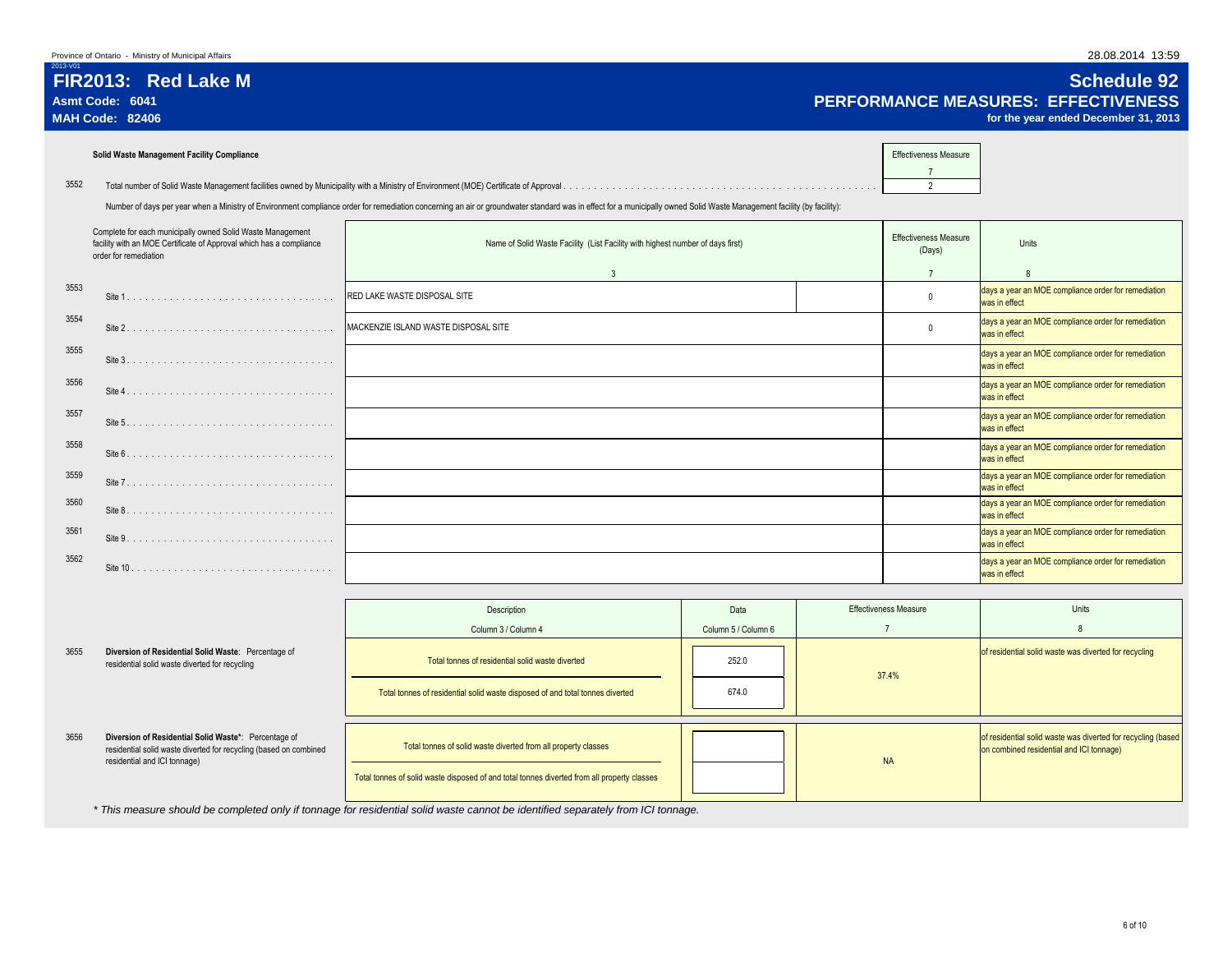**PARKS AND RECREATION**

2013-V01

|      |                                                                                                                                | Description                                                                                                                             | Data                | <b>Effectiveness Measure</b>     | Units                                                                     |  |
|------|--------------------------------------------------------------------------------------------------------------------------------|-----------------------------------------------------------------------------------------------------------------------------------------|---------------------|----------------------------------|---------------------------------------------------------------------------|--|
|      |                                                                                                                                | Column 3 / Column 4                                                                                                                     | Column 5 / Column 6 | $\overline{7}$                   | $\mathsf{R}$                                                              |  |
| 7152 | Trails: Total kilometres of trails per 1,000 persons                                                                           | Total kilometres of trails (owned by municipality and third parties)                                                                    | $\overline{2}$      | 0.423                            | kilometres of trails per 1,000 persons                                    |  |
|      |                                                                                                                                | Total population / 1,000                                                                                                                | 4.728               |                                  |                                                                           |  |
| 7155 | Open Space: Hectares of open space per 1,000 persons<br>(municipally owned)                                                    | Total hectares of open space (municipally owned)                                                                                        | $\overline{4}$      | 0.846                            | hectares of open space per 1,000 persons (municipally<br>owned)           |  |
|      |                                                                                                                                | Total population / 1,000                                                                                                                | 4.728               |                                  |                                                                           |  |
|      | Third Party Property (Subject to joint use agreement, reciprocal agreement, lease)                                             |                                                                                                                                         |                     | Hectares<br>$\overline{7}$       |                                                                           |  |
| 7154 |                                                                                                                                |                                                                                                                                         |                     | $\Omega$                         |                                                                           |  |
| 7156 |                                                                                                                                |                                                                                                                                         |                     | $\Omega$                         |                                                                           |  |
| 7357 |                                                                                                                                |                                                                                                                                         |                     | $\mathbf 0$                      |                                                                           |  |
| 7360 |                                                                                                                                |                                                                                                                                         |                     | $\mathbf{0}$                     |                                                                           |  |
|      | Calculating Numerator in Line 7255, Column 5<br><b>Participant Hours for Recreation Programs:</b>                              |                                                                                                                                         |                     | Participant Hours<br>$7^{\circ}$ |                                                                           |  |
| 7250 |                                                                                                                                |                                                                                                                                         |                     | 17                               |                                                                           |  |
| 7251 |                                                                                                                                |                                                                                                                                         |                     | 1.406                            |                                                                           |  |
| 7252 |                                                                                                                                |                                                                                                                                         |                     | 3,112                            |                                                                           |  |
| 7253 |                                                                                                                                |                                                                                                                                         |                     | 22.864                           |                                                                           |  |
| 7254 |                                                                                                                                |                                                                                                                                         |                     | 27,382<br>Subtotal               |                                                                           |  |
|      |                                                                                                                                | Description                                                                                                                             | Data                | <b>Effectiveness Measure</b>     | Units                                                                     |  |
|      |                                                                                                                                | Column 3 / Column 4                                                                                                                     | Column 5 / Column 6 | $\overline{7}$                   | 8                                                                         |  |
| 7255 | Participant Hours for Recreation Programs: Total participant<br>hours for recreation programs per 1,000 persons                | Total participant hours for recreation programs (registered, drop-in and permitted<br>programs)                                         | 27,382              | 5,791.455                        | participant hours of recreation programs per 1,000<br>persons             |  |
|      |                                                                                                                                | Total population / 1,000                                                                                                                | 4.728               |                                  |                                                                           |  |
|      |                                                                                                                                |                                                                                                                                         |                     |                                  |                                                                           |  |
| 7356 | Indoor Recreation Facilites: Square metres of indoor recreation<br>facilities per 1,000 persons (municipally owned)            | Square metres of indoor recreation facilities (municipally owned)                                                                       | 3.350               | 708.545                          | square metres of indoor recreation facilities (municipally<br>owned)      |  |
|      |                                                                                                                                | Total population / 1,000                                                                                                                | 4.728               |                                  |                                                                           |  |
|      |                                                                                                                                |                                                                                                                                         |                     |                                  |                                                                           |  |
|      |                                                                                                                                |                                                                                                                                         |                     |                                  |                                                                           |  |
| 7359 | Outdoor Recreation Facility Space: Square metres of outdoor<br>recreation facility space per 1,000 persons (municipally owned) | Square metres of outdoor recreation facility space with controlled access and electrical or<br>mechanical functions (municipally owned) | 40.000              | 8,460.237                        | square metres of outdoor recreation facility space<br>(municipally owned) |  |

# **FIR2013: Red Lake M Schedule 92** Asmt Code: 6041 **PERFORMANCE MEASURES: EFFECTIVENESS**<br>MAH Code: 82406 *performance and the searehed December* **31, 2013**

for the year ended December 31, 2013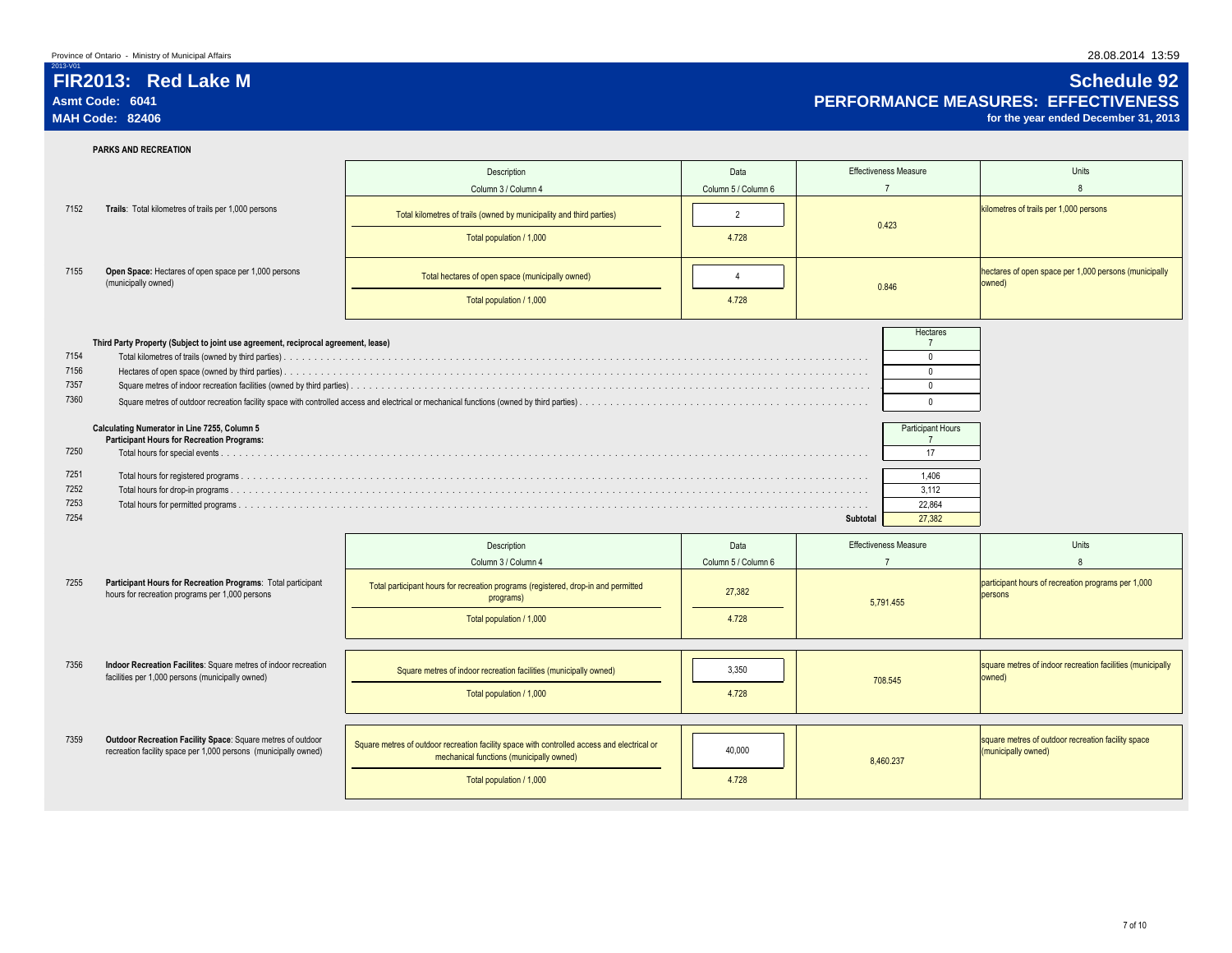2013-V01

# **FIR2013: Red Lake M Schedule 92** Asmt Code: 6041<br>MAH Code: 82406 Code: 82406 Consultant Code: 82406 Code: 82406 Consultant Code: 82406 Code: 82406 Code: 82406 Consultant Code: 82406 Code: 82406 Consultant Code: 82406 Code: 82406 Consultant Code: 82406 Cod

for the year ended December 31, 2013

**LIBRARY SERVICES**

|      | Calculating Numerator and Denominator in line 7460. Complete 2 of the following 6 lines. | Data   | Units        |
|------|------------------------------------------------------------------------------------------|--------|--------------|
|      | Single-tier or lower-tier (Not a member of a union public library).                      |        |              |
| 7451 |                                                                                          | 64.303 | library uses |
| 7452 |                                                                                          | 4.728  | persons      |
|      | Member of a union public library                                                         |        |              |
| 7453 |                                                                                          |        | library uses |
| 7454 |                                                                                          |        | persons      |
|      | Upper-tier with a library board                                                          |        |              |
| 7455 |                                                                                          |        | library uses |
| 7456 |                                                                                          |        | persons      |
|      |                                                                                          |        |              |

|      |                                           | Description         | Data                | <b>Effectiveness Measure</b> | Units                   |
|------|-------------------------------------------|---------------------|---------------------|------------------------------|-------------------------|
|      |                                           | Column 3 / Column 4 | Column 5 / Column 6 |                              |                         |
| 7460 | Library services: Library uses per person | Total library uses  | 64,303              | 13.600                       | library uses per person |
|      |                                           | Total population    | 4,728               |                              |                         |
|      |                                           |                     |                     |                              |                         |

|      |              | <b>Effectiveness Measure</b> | Units                   |
|------|--------------|------------------------------|-------------------------|
|      | Type of uses |                              |                         |
| 7463 |              | 18.1%                        | ectronic library uses   |
| 7462 |              | 81.9%                        | electronic library uses |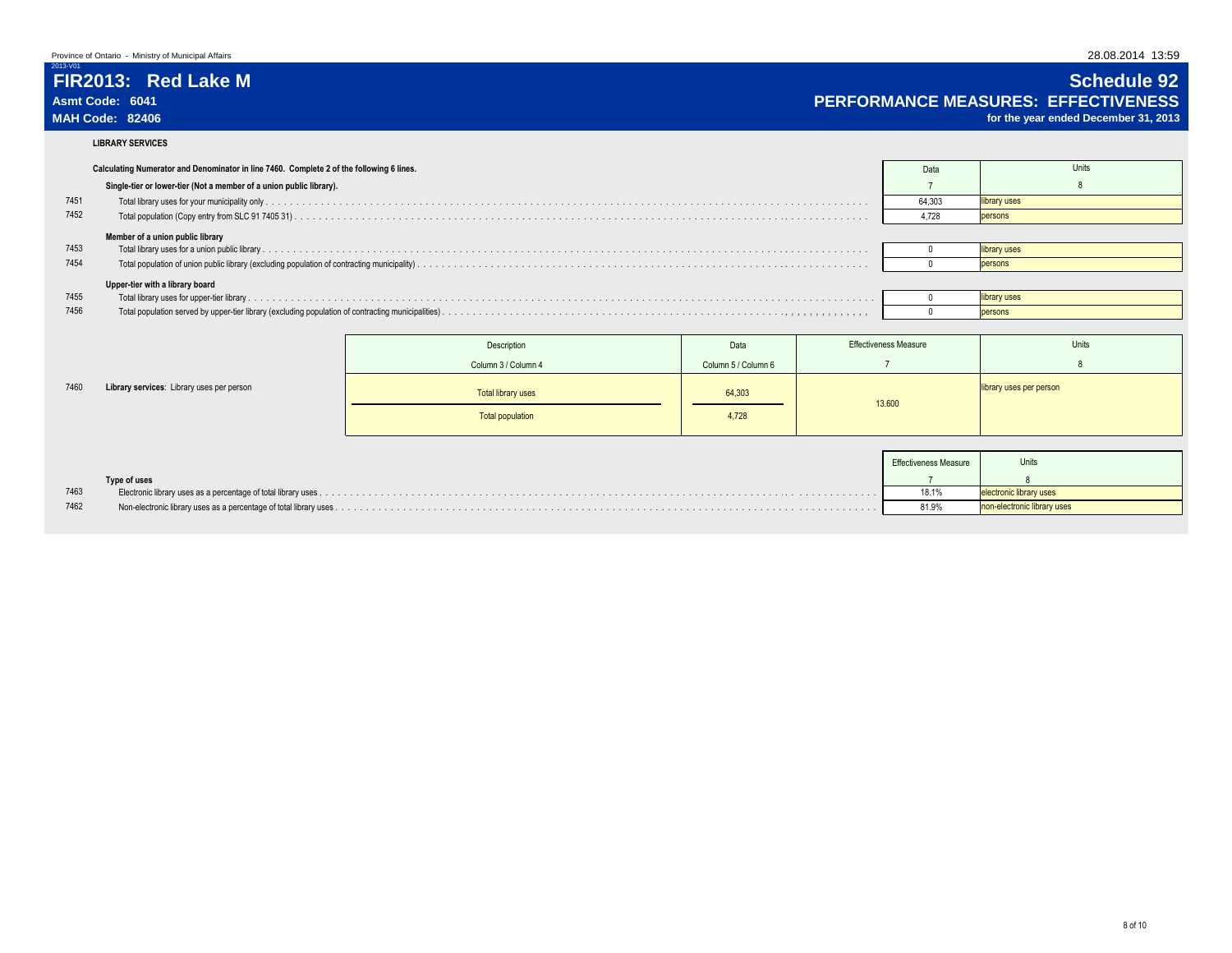## **FIR2013: Red Lake M Schedule 92 Asmt Code: 6041 PERFORMANCE MEASURES: EFFECTIVENESS**

for the year ended December 31, 2013

8 of land designated for agricultural purposes in the Official Plan was not re-designated for other uses during the

Units

2013-V01

8170

## **PLANNING AND DEVELOPMENT**

**Location of New Residential Units:** residential units located within settleme

|      | <b>LAND USE PLANNING</b>                 | Residential Units within<br>Settlement Areas |   | <b>Total Residential Units</b> |
|------|------------------------------------------|----------------------------------------------|---|--------------------------------|
|      | <b>Calculating Measure in line 8170:</b> |                                              |   |                                |
| 8171 |                                          | $\sim$                                       | . |                                |
| 8172 |                                          |                                              | . |                                |
| 8173 |                                          |                                              | . |                                |
| 8174 |                                          |                                              | . |                                |
| 8175 | Subtotal                                 |                                              |   |                                |

|                               | Description                                                          | Data                | <b>Effectiveness Measure</b> | Units                                                                  |  |
|-------------------------------|----------------------------------------------------------------------|---------------------|------------------------------|------------------------------------------------------------------------|--|
|                               | Column 3 / Column 4                                                  | Column 5 / Column 6 |                              |                                                                        |  |
| Percentage of new<br>nt areas | Number of new residential units located within settlement areas      | 24                  | 100.0%                       | of new residential units which are located within settlement<br>lareas |  |
|                               | Total number of new residential units within the entire municipality | 24                  |                              |                                                                        |  |

Description Description Data

- Column 3 / Column 4 Column 6 / Column 6 8163 Preservation of Agricultural Land in Reporting Year: Hectares of land designated for agricultural purposes in the of land designated for agricultural purposes in the control of the control of the control of the control of th<br>Official Plan as of December 31, 2013 8164 **Preservation of Agricultural Land Relative to Base Year:** Hectares of land designated for agricultural purposes in the **Preservation of Agricultural Land in Reporting Year**: Percentage of land designated for agricultural purposes which was not re-designated for other uses during the reporting year **Preservation of Agricultural Land Relative to Base Year**: Percentage of land designated for agricultural purposes which
- 8165 **Number of hectares re-designated during reporting year**: was not re-designated for other uses relative to the base year of 2000
	- Number of hectares of land originally designated for agricultural purposes which was re-designated for other uses during the reporting year
- 8166 **Number of hectares re-designated since January 1, 2000**: Number of hectares of land originally designated for agricultural purposes which was re-designated for other uses since January 1, 2000
- Hectares of land designated for agricultural purposes in the Tand designated for agricultural purposes in the the control of the control of the control of the control of the control of the control of the control of the control of the control of the control of the control of the cont official Plan as of December 31, 2013<br>Official Plan as of December 31, 2013 Hectares of land designated for agricultural purposes in the Official Plan as of January 1, 2000 <sup>0</sup> Units 8 . . . . . . . . . . . . . . . . . . . . . . . . . . . . . . . . . . . . . . . . . . . . . . . . . . . . . . . . . . . . . . . . . . . . . . . . . . . . . . . . . . . . . . . . . . . . . . . . . . . . . . . . . . . . . . . . . NA . . . . . . . . . . . . . . . . . . . . . . . . . . . . . . . . . . . . . . . . . . . . . . . . . . . . . . . . . . . . . . . . . . . . . . . . . . . . . . . . . . . . . . . . . . . . . . . . . . . . . . . . . . . . . . . . . NA Effectiveness Measure NA NA hectares were re-designated from agricultural purposes to other uses during the reporting year 7 hectares were re-designated from agricultural purposes to of land designated for agricultural purposes in the Official Plan was not re-designated for other uses relative to the base year of 2000 reporting year

7

Effectiveness Measure

other uses since January 1, 2000